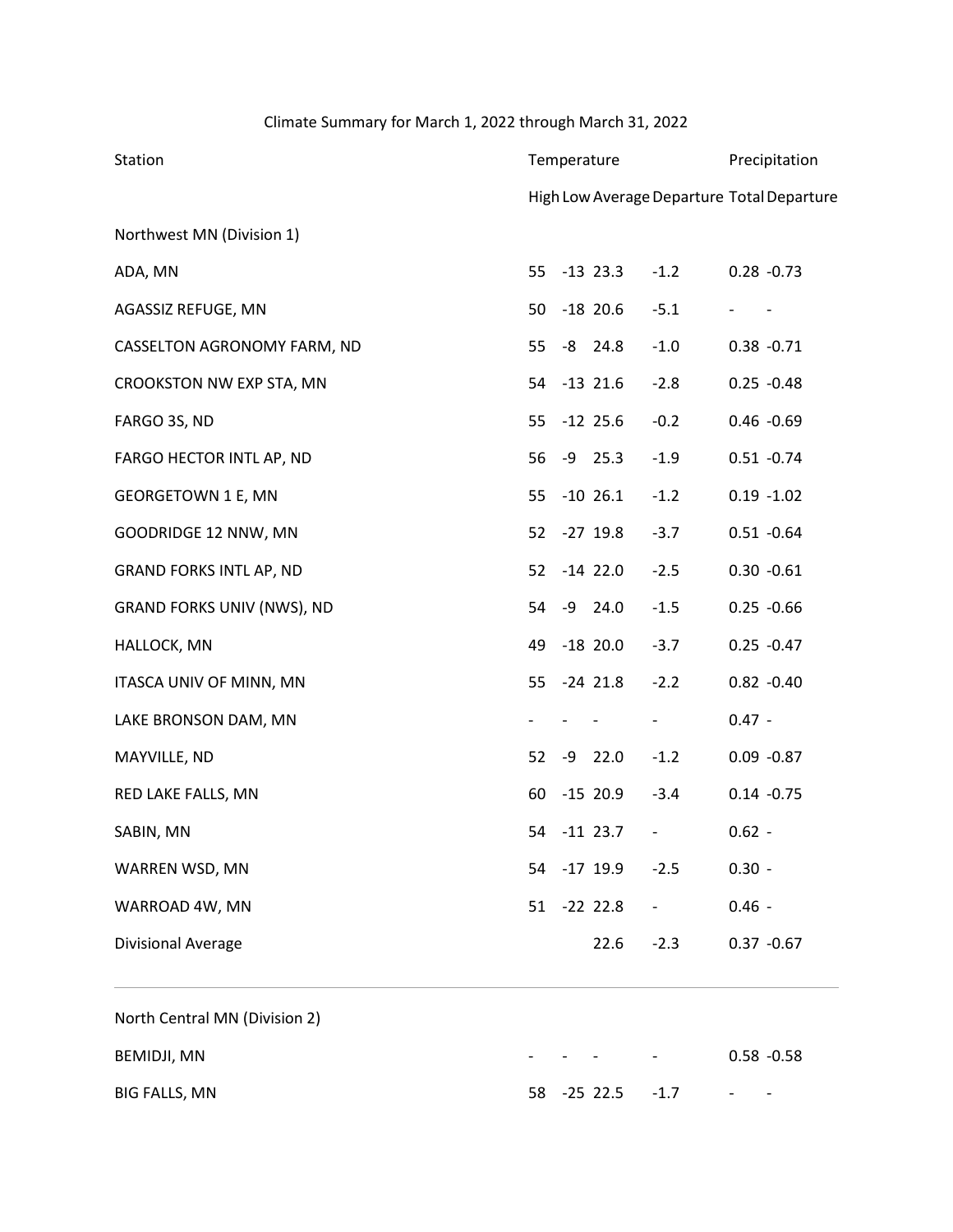| CAMP NORRIS DNR, MN             |    | 53 -24 19.3 | $-3.2$                          | $0.19 - 0.69$            |  |
|---------------------------------|----|-------------|---------------------------------|--------------------------|--|
| CASS LAKE, MN                   |    | 62 -20 24.3 | $-1.4$                          | $1.05 - 0.19$            |  |
| INTERNATIONAL FALLS INTL AP, MN | 57 | $-22$ 20.4  | $-3.2$                          | 1.22 0.20                |  |
| NORTHOME 3S, MN                 |    | 57 -24 21.6 | $-0.7$                          | $0.74 - 0.46$            |  |
| PARK RAPIDS MUNICIPAL AP, MN    |    | 52 -21 23.0 | $-3.3$                          | $\overline{\phantom{a}}$ |  |
| Divisional Average              |    | 21.8        | $-2.3$                          | $0.76 - 0.34$            |  |
| Northeast MN (Division 3)       |    |             |                                 |                          |  |
| BRIMSON 2S, MN                  |    | 53 -27 17.8 | $-5.5$                          |                          |  |
| COOK 12 W, MN                   |    | 54 -22 20.4 | $\frac{1}{2}$ and $\frac{1}{2}$ | $1.28 -$                 |  |
| DULUTH INTL AP, MN              |    | 55 -13 24.1 | $-2.9$                          | $1.15 - 0.31$            |  |
| DULUTH NWS, MN                  |    | 52 -14 23.2 | $-3.2$                          | $1.01 - 0.34$            |  |
| EMBARRASS, MN                   |    | 55 -28 18.8 | $-3.4$                          | $1.21 - 0.01$            |  |
| FLOODWOOD 3 NE, MN              |    | 55 -25 22.9 | $-1.7$                          | $\overline{\phantom{a}}$ |  |
| <b>GRAND PORTAGE, MN</b>        |    | 53 -11 21.7 | $-2.0$                          | 3.68 2.35                |  |
| <b>GUNFLINT LAKE 10 NW, MN</b>  |    | 51 -24 17.8 | $-2.9$                          | 1.09 0.09                |  |
| HIBBING CHISHOLM HIBBING AP, MN |    | 55 -25 21.1 | $-2.7$                          | $0.84 - 0.07$            |  |
| KABETOGAMA, MN                  |    | 58 -29 17.6 | $-4.7$                          | 1.03 0.06                |  |
| ORR 3E, MN                      |    | 56 -26 18.9 | $-2.1$                          | 1.53 0.65                |  |
| TOWER 2S, MN                    | 54 | $-29$ 19.4  | $-3.4$                          | 1.46 0.55                |  |
| TWO HARBORS 7NW, MN             | 52 | $-16$ 23.5  | $-2.5$                          | $1.45 - 0.24$            |  |
| WOLF RIDGE ELC, MN              | 51 | $-16$ 21.7  | $-3.3$                          |                          |  |
| Divisional Average              |    | 20.6        | $-3.1$                          | 1.43 0.27                |  |
| West Central MN (Division 4)    |    |             |                                 |                          |  |
| ALEXANDRIA CHANDLER FIELD, MN   | 54 | $-12$ 25.6  | $-2.4$                          | $0.55 - 0.45$            |  |
| ARTICHOKE LAKE 1 E, MN          | 57 | $-4$ 29.1   | $-0.9$                          | $0.62 -0.71$             |  |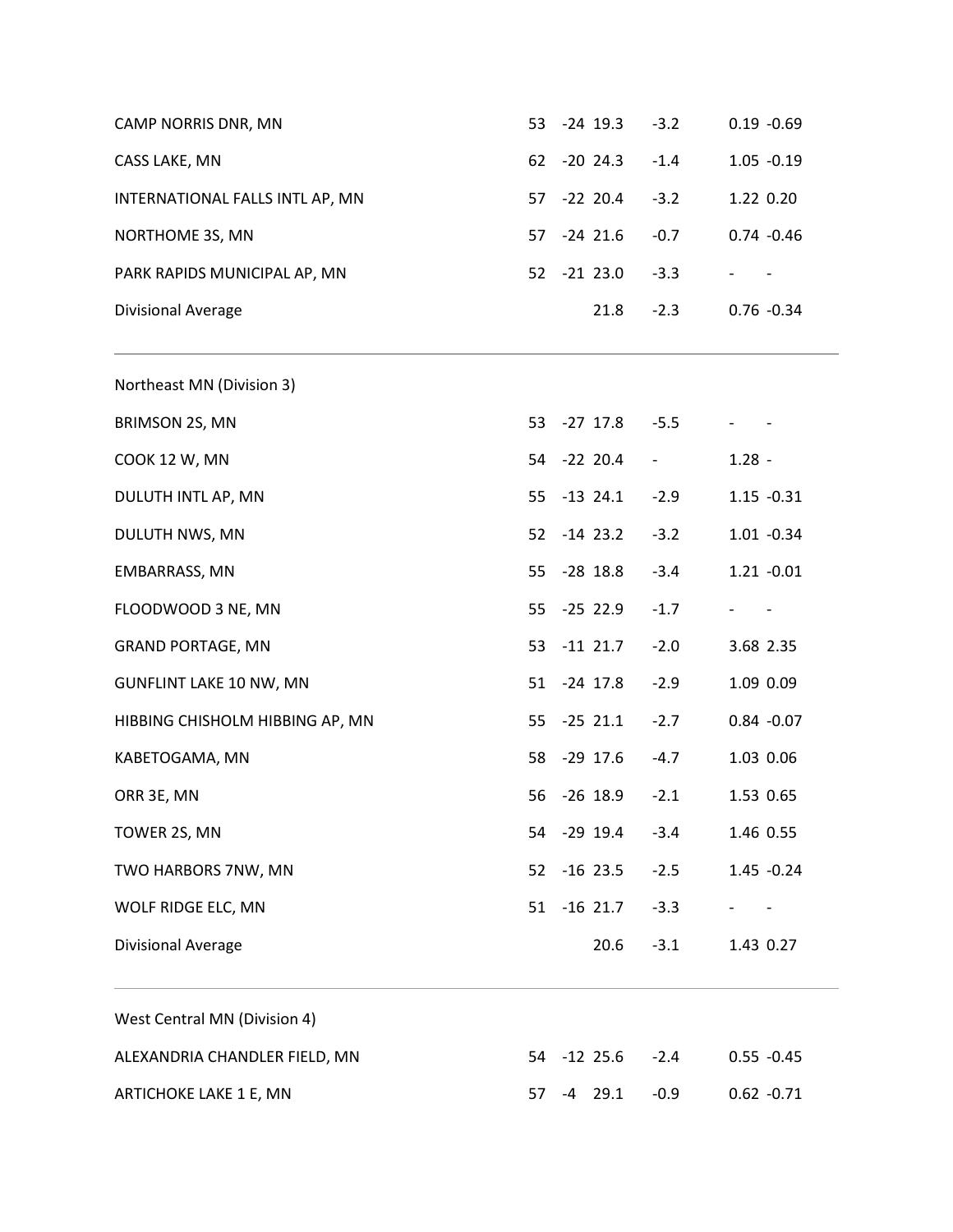| BENSON, MN                                              | 65 | -4       | 28.4       | $-0.3$                   |          | $0.08 - 1.42$ |
|---------------------------------------------------------|----|----------|------------|--------------------------|----------|---------------|
| BIG STONE CITY 2 NW, SD                                 |    |          |            | $\blacksquare$           |          | $0.21 - 0.80$ |
| <b>BRECKENRIDGE 3E, MN</b>                              | 54 |          | $-12$ 25.3 | $-1.5$                   | $0.30 -$ |               |
| BROWNS VALLEY, MN                                       | 55 | -8       | 27.4       | $-1.0$                   |          | $0.97 - 0.31$ |
| CANBY, MN                                               | 63 |          | $-1$ 30.3  | $-0.0$                   |          | $0.47 - 1.05$ |
| DAWSON, MN                                              |    |          |            | $\overline{\phantom{a}}$ |          | $0.27 - 0.90$ |
| GLENWOOD 1N, MN                                         | 57 | -9       | 26.1       | $\qquad \qquad -$        |          |               |
| <b>GRANITE FALLS, MN</b>                                | 71 | -6       | 30.9       | 0.0                      |          | $1.36 - 0.11$ |
| LIDGERWOOD, ND                                          | 54 | $-4$     | 26.7       | $-0.9$                   |          | $0.66 - 0.36$ |
| MADISON WWTP, MN                                        | 60 | 0        | 28.9       | $-0.4$                   |          | $0.12 - 1.18$ |
| MILAN 1NW, MN                                           | 66 |          | $-3$ 31.7  | $-0.4$                   |          | $0.31 - 1.13$ |
| MILBANK, SD                                             | 57 |          | $-2$ 27.6  | $-0.8$                   |          | $0.39 - 0.79$ |
| MORRIS WEST CENTRAL RESEARCH AND OUTREACH<br>CENTER, MN | 59 |          | $-4$ 27.8  | 0.5                      |          | $0.57 - 0.63$ |
| NEW YORK MILLS, MN                                      | 51 |          | $-14$ 23.2 | $-2.0$                   |          | $0.61 - 0.30$ |
| SISSETON, SD                                            | 46 |          | $-4$ 23.7  | $-6.1$                   |          | $0.94 - 0.41$ |
| SUMMIT 1 W, SD                                          | 55 | $-5$     | 28.2       | $-0.4$                   |          | $0.44 - 0.59$ |
| VICTOR 4 N, SD                                          | 50 | -9       | 25.4       | $-1.7$                   |          | $1.10 - 0.10$ |
| <b>WHEATON, MN</b>                                      | 52 | $-7$     | 25.6       | $-3.4$                   |          | $0.99 - 0.19$ |
| WILMOT, SD                                              | 56 | $-2$     | 28.1       | $-0.7$                   |          | $0.51 - 0.65$ |
| Divisional Average                                      |    |          | 27.4       | $-1.2$                   |          | $0.57 - 0.64$ |
| Central MN (Division 5)                                 |    |          |            |                          |          |               |
| <b>BROWNTON WWTP, MN</b>                                |    | $-2 - -$ |            |                          |          | 2.22 0.71     |
| COLLEGEVILLE ST. JOHN'S, MN                             | 59 |          | $-11$ 28.9 | $-0.6$                   |          | $1.59 - 0.13$ |
| ELK RIVER, MN                                           | 64 | -8       | 26.9       | $-2.5$                   |          |               |
| LITCHFIELD, MN                                          | 65 | $-5$     | 26.5       | $-0.6$                   |          |               |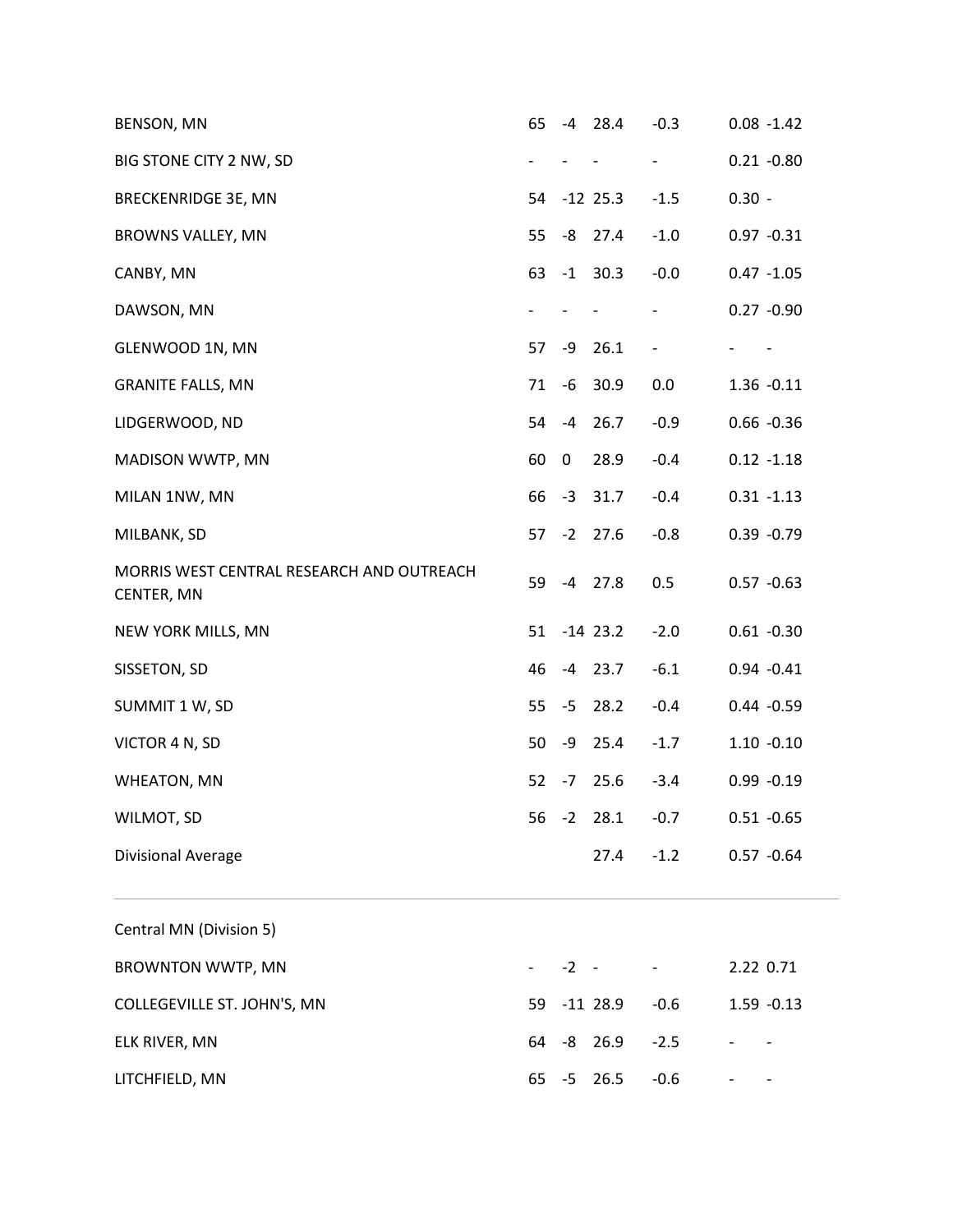| LONG PRAIRIE, MN                               | 53 |                          | $-18$ 24.0               | $-1.6$                       | 1.09 -0.45    |
|------------------------------------------------|----|--------------------------|--------------------------|------------------------------|---------------|
| MELROSE, MN                                    | 59 |                          | $-8$ 26.8                | $-0.4$                       | 1.55 0.12     |
| RICE, MN                                       | 58 |                          | $-15$ 25.3               | $-2.2$                       | $1.21 - 0.26$ |
| SEBEKA, MN                                     | 52 |                          | $-12$ 25.2               | $\qquad \qquad \blacksquare$ |               |
| ST. CLOUD REGIONAL AIRPORT, MN                 | 60 | -9                       | 28.8                     | $-0.3$                       | $1.52 -0.05$  |
| WILLMAR 5N, MN                                 | 65 | $-7$                     | 27.1                     | $-1.1$                       |               |
| Divisional Average                             |    |                          | 26.6                     | $-1.2$                       | $1.53 - 0.01$ |
| East Central MN (Division 6)                   |    |                          |                          |                              |               |
| AITKIN 2E, MN                                  | 54 |                          | $-16$ 24.7               | $-1.4$                       | $1.15 - 0.54$ |
| AMERY, WI                                      | 56 | $-7$                     | 27.6                     | $-2.2$                       | 2.94 1.21     |
| ANDOVER 1N, MN                                 | 61 |                          | $-9$ 27.7                | $-2.0$                       | 1.89 0.45     |
| BRAINERD, MN                                   | 56 |                          | $-20$ 24.1               | $-2.5$                       | $1.15 - 0.32$ |
| BRAINERD CROW WING COUNTY AP, MN               | 55 |                          | $-18$ 26.6               | $-2.1$                       | $0.73 - 0.24$ |
| <b>BRULE RANGER STATION, WI</b>                | 54 |                          | $-15$ 24.9               | $-2.5$                       |               |
| BRUNO 7ENE, MN                                 | 55 |                          | $-14$ 25.4               | $-1.8$                       | 1.36 -0.26    |
| CAMBRIDGE, MN                                  | 57 | $\overline{2}$           | 29.0                     | $-1.1$                       |               |
| CHANHASSEN WSFO, MN                            | 65 | $-4$                     | 29.5                     | $-1.4$                       | 2.36 0.80     |
| FOREST LAKE 5NE, MN                            | 59 | $-7$                     | 27.7                     | $-3.2$                       | $2.99 -$      |
| <b>GORDON, WI</b>                              | 56 |                          | $-17$ 23.5               | $-3.5$                       | 2.00 0.44     |
| ISLE 12N, MN                                   |    |                          |                          |                              | $1.08 - 0.27$ |
| LUCK, WI                                       | 55 |                          | $-9$ 28.1                | $-2.6$                       | 2.02 0.53     |
| MILACA, MN                                     | 57 | $\overline{\phantom{a}}$ | $\overline{\phantom{a}}$ | $\blacksquare$               | $1.13 - 0.30$ |
| MINNEAPOLIS CRYSTAL AIRPORT, MN                |    |                          | 64 -3 30.8               | $-1.7$                       | 1.69 0.27     |
| MINNEAPOLIS FLYING CLOUD AIRPORT, MN           |    |                          | 65 -3 31.3               | $-1.8$                       | 1.83 0.37     |
| MINNEAPOLIS-ST. PAUL INTERNATIONAL AIRPORT, MN |    |                          | 65 -1 31.8               | $-1.5$                       | 2.95 1.27     |
| MORA, MN                                       |    |                          |                          |                              | $1.18 - 0.41$ |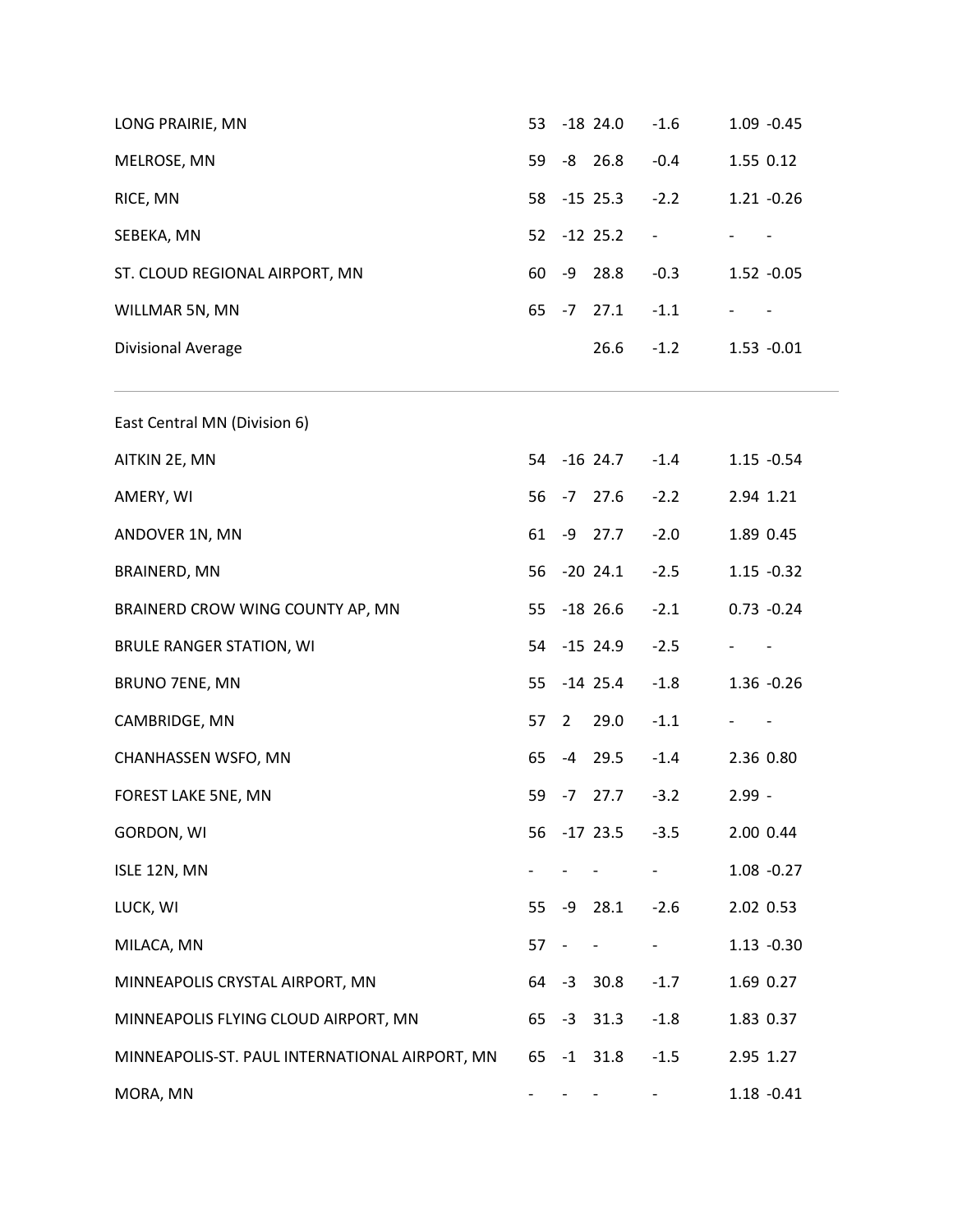| PATTISON RANGER STAION, WI                              | 57 |      | $-10$ 26.1 | $-0.8$                   |               |
|---------------------------------------------------------|----|------|------------|--------------------------|---------------|
| PINE RIVER DAM, MN                                      | 56 |      | $-2$ 26.4  | $-0.7$                   | $1.08 - 0.29$ |
| SANDSTONE 6 W, MN                                       | 53 |      | $-16$ 26.1 | $-2.0$                   |               |
| ST. CROIX FALLS, WI                                     | 58 |      |            | $\overline{\phantom{a}}$ | 2.14 0.84     |
| ST. PAUL DOWNTOWN AIRPORT, MN                           | 63 | 0    | 31.6       | $-1.6$                   | 2.63 1.20     |
| STILLWATER 2SW, MN                                      | 60 |      | $-4$ 28.9  | $-1.5$                   |               |
| SUPERIOR, WI                                            | 51 | $-7$ | 27.0       | $-1.6$                   | $0.96 - 0.45$ |
| UNIVERSITY OF MN ST. PAUL, MN                           | 61 |      | $-4$ 28.4  | $-2.5$                   | 3.19 1.58     |
| WILD RIVER STATE PARK, MN                               | 57 |      | $-8$ 27.0  | $-1.9$                   | 2.86 1.31     |
| WRIGHT 3 E, MN                                          | 52 |      | $-20$ 20.1 | $-4.4$                   | 1.29 -0.19    |
| Divisional Average                                      |    |      | 27.3       | $-2.0$                   | 1.85 0.32     |
| Southwest MN (Division 7)                               |    |      |            |                          |               |
| <b>BROOKINGS 2 NE, SD</b>                               | 72 |      | $-3$ 32.7  | 3.2                      | $0.31 - 0.75$ |
| ESTHERVILLE 4E, IA                                      | 70 | 0    | 31.8       | 0.4                      | $0.85 - 0.57$ |
| ESTHERVILLE MUNICIPAL AP, IA                            | 71 | 0    | 34.3       | 2.4                      |               |
| FLANDREAU, SD                                           | 67 |      | $-12$ 28.2 | $-1.3$                   | $0.95 - 0.37$ |
| LAKEFIELD 2NE, MN                                       | 61 |      | $-1$ 32.0  | 2.0                      | $0.89 - 0.64$ |
| LAMBERTON SOUTHWEST RESEARCH AND OUTREACH<br>CENTER, MN |    | 67 0 | 30.5       | 0.2                      | 2.00 0.50     |
| MARSHALL, MN                                            | 69 | $-1$ | 30.9       | 0.6                      |               |
| MINNEOTA, MN                                            |    |      |            |                          | $1.10 - 0.10$ |
| PIPESTONE, MN                                           | 71 | -6   | 30.6       | 0.0                      | $0.81 - 0.66$ |
| REDWOOD FALLS, MN                                       | 70 | $-2$ | 29.9       | $-0.6$                   | 2.07 0.44     |
| REDWOOD FALLS MUNICIPAL AIRPORT, MN                     | 70 | 0    | 31.7       | 0.2                      |               |
| ROCK RAPIDS, IA                                         | 72 | $-1$ | 33.2       | 0.4                      | 1.72 0.20     |
| SIOUX FALLS 14 NNE, SD                                  | 70 | $-4$ | 32.0       | $-0.4$                   | $1.33 - 0.47$ |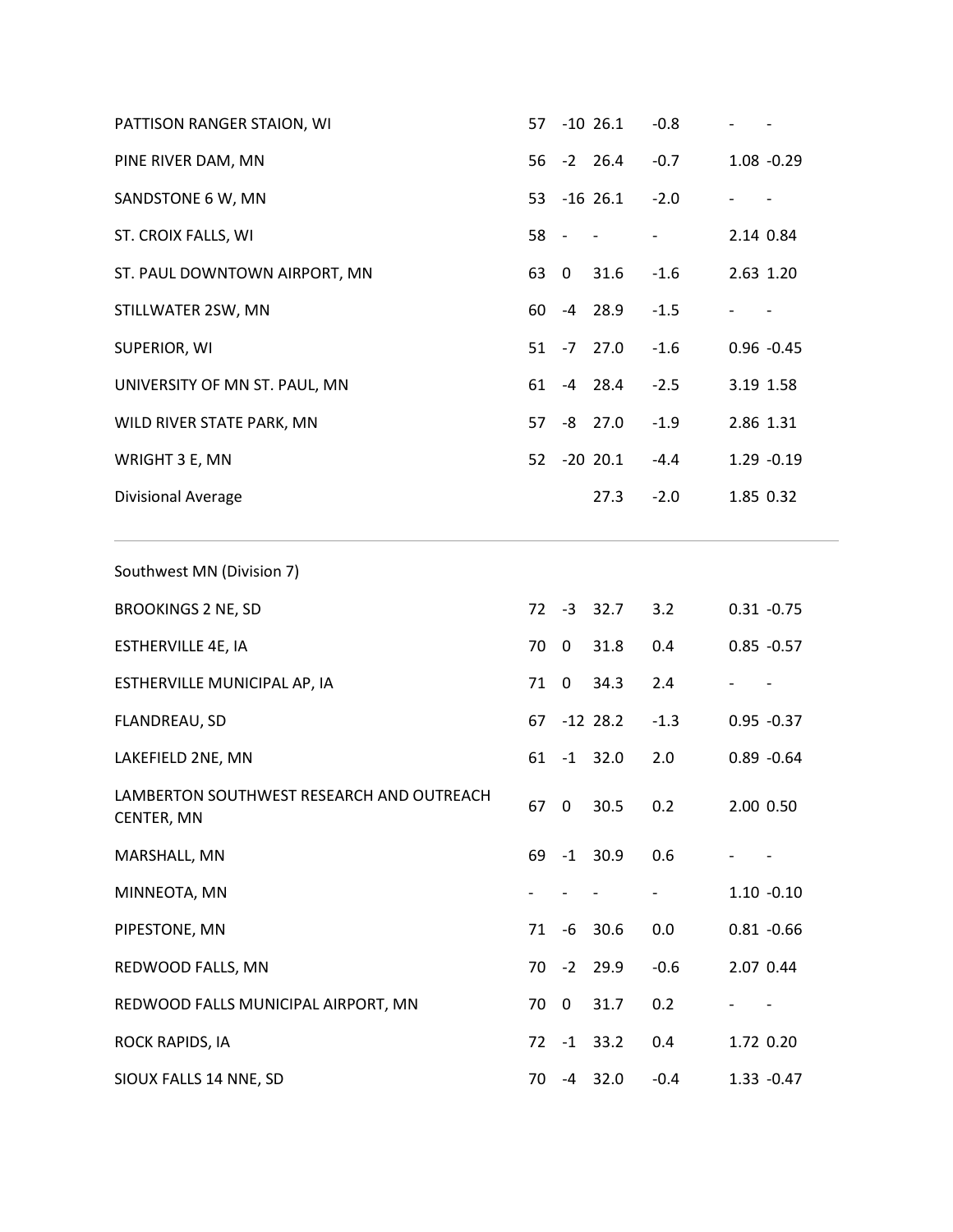| SIOUX FALLS FOSS FIELD, SD                                 | 73 | $\pmb{0}$      | 34.6 | $-0.0$ | $0.78 - 0.82$ |
|------------------------------------------------------------|----|----------------|------|--------|---------------|
| SIOUX FALLS WFO AP, SD                                     | 72 | $\mathbf{1}$   | 33.3 | $-0.1$ | $0.86 - 0.61$ |
| SPIRIT LAKE, IA                                            | 70 | 0              | 33.1 | 0.8    | $1.35 - 0.08$ |
| TRACY, MN                                                  | 67 | 0              | 29.4 | $-0.8$ | $1.22 - 0.22$ |
| WINDOM, MN                                                 | 70 | $\mathbf{1}$   | 33.1 | $-0.3$ |               |
| <b>WORTHINGTON 2 NNE, MN</b>                               | 69 | $-1$           | 31.8 | 1.3    | $0.60 - 0.86$ |
| Divisional Average                                         |    |                | 31.8 | 0.4    | $1.12 - 0.33$ |
| South Central MN (Division 8)                              |    |                |      |        |               |
| ALBERT LEA 3SE, MN                                         | 70 | $\overline{2}$ | 32.2 | 1.0    | $1.37 - 0.57$ |
| <b>BLUE EARTH 1S, MN</b>                                   |    |                |      |        | $1.31 - 0.50$ |
| <b>BRICELYN, MN</b>                                        |    |                |      |        | $1.24 - 0.47$ |
| FARIBAULT, MN                                              |    |                |      |        | 2.02 0.10     |
| LAKE MILLS, IA                                             |    |                |      |        | $1.27 - 0.71$ |
| NEW ULM 3SE, MN                                            |    | $-1 -$         |      | -      | 2.85 1.02     |
| OSAGE, IA                                                  | 69 | $\overline{2}$ | 33.3 | 1.4    | $1.64 - 0.27$ |
| OWATONNA, MN                                               | 70 | $\mathbf 0$    | 30.8 | 0.1    | 2.08 0.09     |
| SHERBURN 3WSW, MN                                          | 67 | $\mathbf 0$    | 31.7 | 0.4    | $1.09 - 0.36$ |
| ST ANSGAR, IA                                              |    |                |      |        | 1.16 -0.89    |
| ST. JAMES WWTP, MN                                         | 72 | $\overline{2}$ | 33.2 | 1.9    | 2.91 1.09     |
| SWEA CITY 5N, IA                                           | 68 | $\mathbf 0$    | 31.7 | 1.1    | $1.29 - 0.47$ |
| WASECA SOUTHERN RESEARCH AND OUTREACH CENTER,<br><b>MN</b> | 69 | $-1$           | 30.2 | $-0.5$ | $1.62 -0.63$  |
| WELLS, MN                                                  | 70 | 0              | 32.1 | 0.1    | 1.71 0.06     |
| WINNEBAGO, MN                                              | 70 | $\mathbf{1}$   | 32.3 | 0.5    | $1.37 - 0.51$ |
| Divisional Average                                         |    |                | 31.9 | 0.7    | $1.66 - 0.20$ |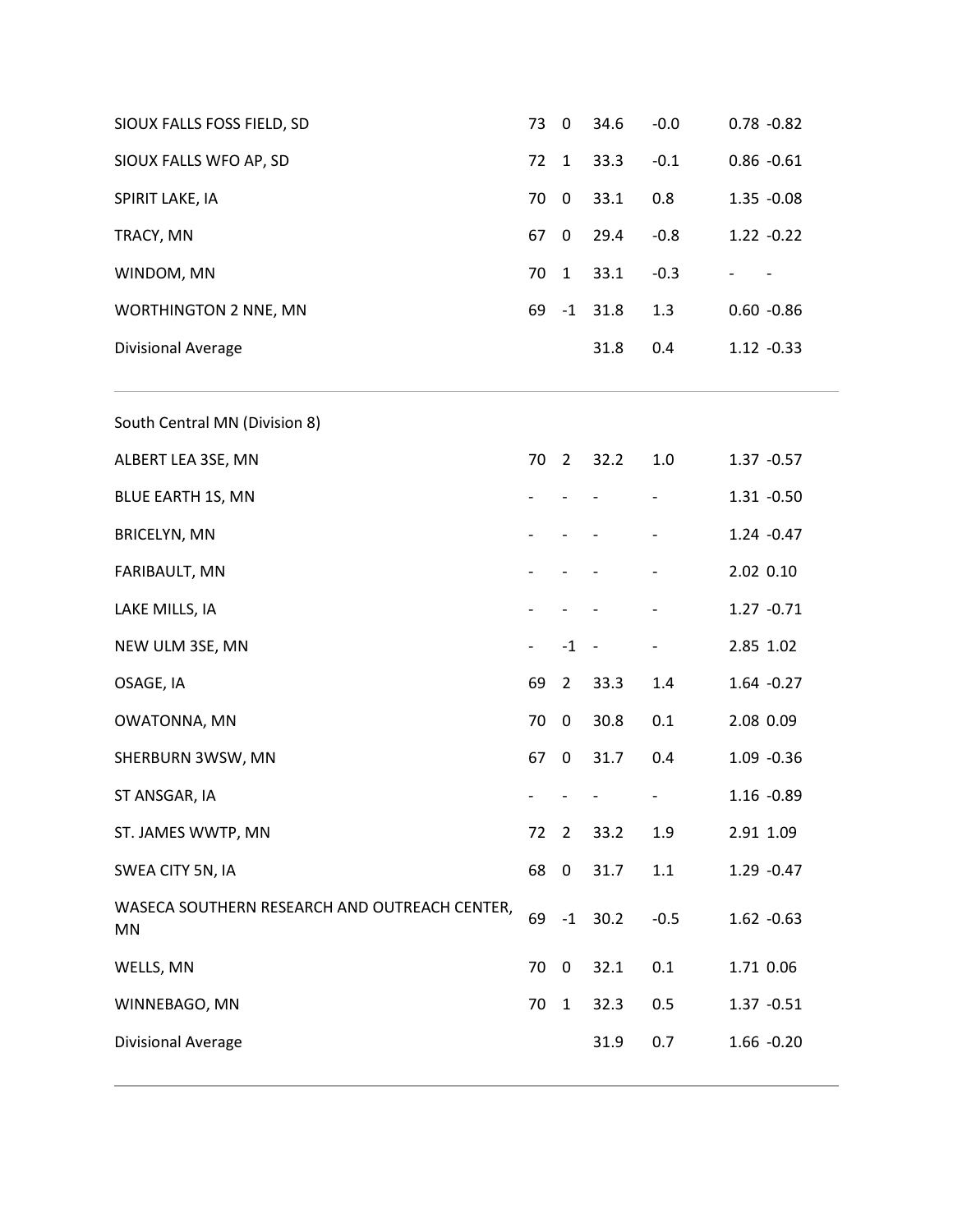Southeast MN [\(Division 9\)](http://www.cpc.ncep.noaa.gov/products/analysis_monitoring/regional_monitoring/CLIM_DIVS/minnesota.gif)

| ALMA DAM 4, WI                            | 66 | $\mathbf{1}$   | 32.8      | 0.2    | $1.67 - 0.18$ |
|-------------------------------------------|----|----------------|-----------|--------|---------------|
| ALTURA 5W, MN                             |    |                |           |        | 1.89 0.03     |
| AUSTIN WASTE WATER TREATMENT FACILITY, MN | 69 | $\mathbf{1}$   | 31.3      | 0.3    | $1.42 -0.61$  |
| <b>BALDWIN, WI</b>                        | 56 | -6             | 26.3      | $-2.0$ | 2.01 0.48     |
| CALEDONIA, MN                             | 72 | 0              | 33.0      | 0.9    | 2.13 0.13     |
| DECORAH, IA                               | 73 | 3              | 36.7      | 0.7    | 2.96 0.91     |
| DURAND, WI                                | 61 | 0              | 30.6      | $-1.0$ | $1.81 - 0.25$ |
| ELGIN 2SSW, MN                            |    |                |           |        | 1.98 0.00     |
| ELLSWORTH 1E, WI                          | 58 | -3             | 29.2      | 0.3    | $1.40 - 0.59$ |
| FARMINGTON 3NW, MN                        | 66 | $-1$           | 32.4      | $-0.1$ | 2.91 1.25     |
| GENOA DAM 8, WI                           | 69 | 0              | 33.3      | $-2.3$ | 3.06 0.97     |
| GRAND MEADOW, MN                          | 69 | 0              | 31.7      | 2.7    | 2.52 0.67     |
| HASTINGS DAM 2, MN                        | 63 | $-7$           | 30.0      | $-1.4$ | 2.39 0.61     |
| HILLSBORO 2SW, WI                         | 66 |                | $-1$ 30.2 | $-0.2$ | 3.81 1.87     |
| HOKAH 4NW, MN                             |    |                |           |        | 1.96 0.01     |
| LA CRESCENT DAM 7, MN                     | 71 | 4              | 31.9      | $-2.7$ | $0.74 - 1.19$ |
| LA CROSSE 4NNW, WI                        |    |                |           |        | $1.79 - 0.25$ |
| LA CROSSE MUNICIPAL AP, WI                | 75 | 2              | 35.2      | $-0.6$ | $1.81 - 0.23$ |
| LA CROSSE WFO, WI                         | 72 |                | $-2$ 32.1 | $-0.7$ | 2.38 0.45     |
| LA FARGE, WI                              |    |                |           |        | 3.38 1.38     |
| MABEL, MN                                 | 69 |                | $-6$ 30.5 | 0.3    | $1.76 - 0.14$ |
| MINNESOTA CITY DAM 5, MN                  | 63 | $\overline{2}$ | 32.0      | $-1.1$ | $1.99 - 0.01$ |
| MONDOVI, WI                               | 67 |                | $-4$ 32.6 | $-1.4$ | $2.01 - 0.04$ |
| PRESTON, MN                               | 66 |                | $-1$ 31.7 | 0.9    | 2.76 0.76     |
| RED WING, MN                              |    |                |           |        | $1.79 - 0.11$ |
| RED WING DAM 3, MN                        | 63 | $\mathbf{1}$   | 30.6      | $-0.8$ | $1.33 - 0.34$ |